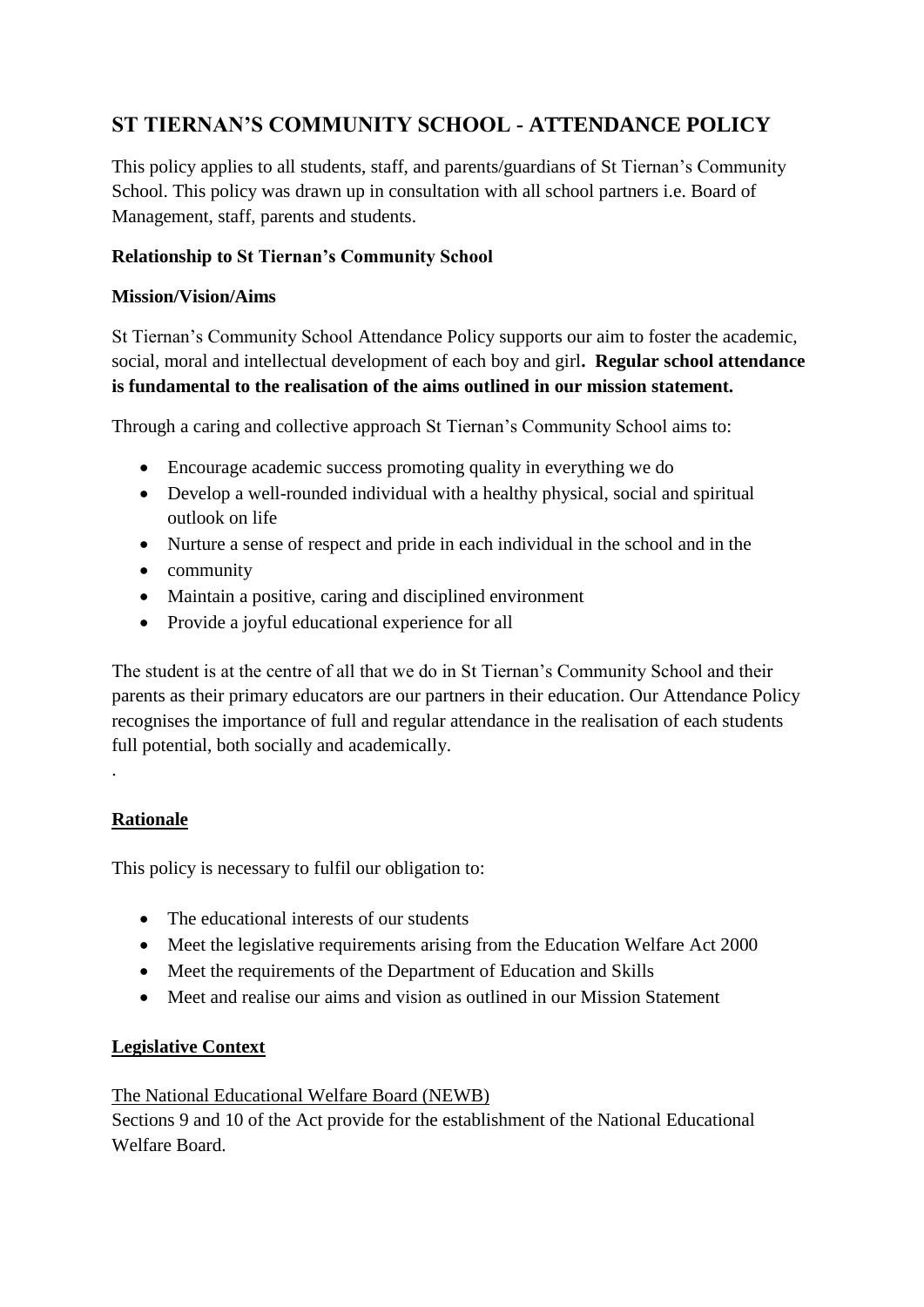"to ensure that each child attends a recognised school or otherwise receives a minimum education, and to assist in the formulation and implementation of policies of children…." The detailed functions of the Board are set out in Section 10 together with the provision that "The Board shall have all such powers as it considers necessary for the performance of its functions under the Act"

### Educational Welfare Officers

Section 11 of the Act provides for the appointment by the National Education Welfare Board of Education Welfare Officers (EWO). The Board of Management, Principal, Teachers and other members of staff of a recognised school are obliged to give "all such assistance as may reasonably be required by an Educational Welfare Officer in the performance of his/her functions."

#### Obligations of Parents

Section 17 and 18 of the Act obliges the parent of a child to:

"cause the child concerned to attend a recognised school on each school day and where the child is absent from the school at which he/she is registered during part of the school day, or for a school day or more than a school day, the parents of such child shall, in accordance with procedures specified in the code of behaviour prepared by the school under Section 23 notify the Principal of the reasons for the child's absence".

#### School Registers

Section 20 of the Act provides that:

"the Principal of a recognised school shall, as soon as may be after the commencement of this section, cause to be established and maintained a register of all students attending that school"

#### School Attendance Records

Section 21 of the Act obliges the Principal of a recognised school to maintain a record of the attendance or non-attendance on each school day of each student registered at the school. **Where a student fails to so attend, the reasons for such failure should be recorded.**

#### Reporting of Absences

Section 21(4) of the Act obliges the Principal of a school to inform by notice in writing an Educational Welfare Officer where:

- the student is suspended from a recognised school for a period of not less than six days
- the aggregate number of school days on which a student is absent from a recognised school during the school year is not less than twenty.
- a student's name is, for whatever reason, removed from the register referred to in Section 20 by the Principal of the school concerned or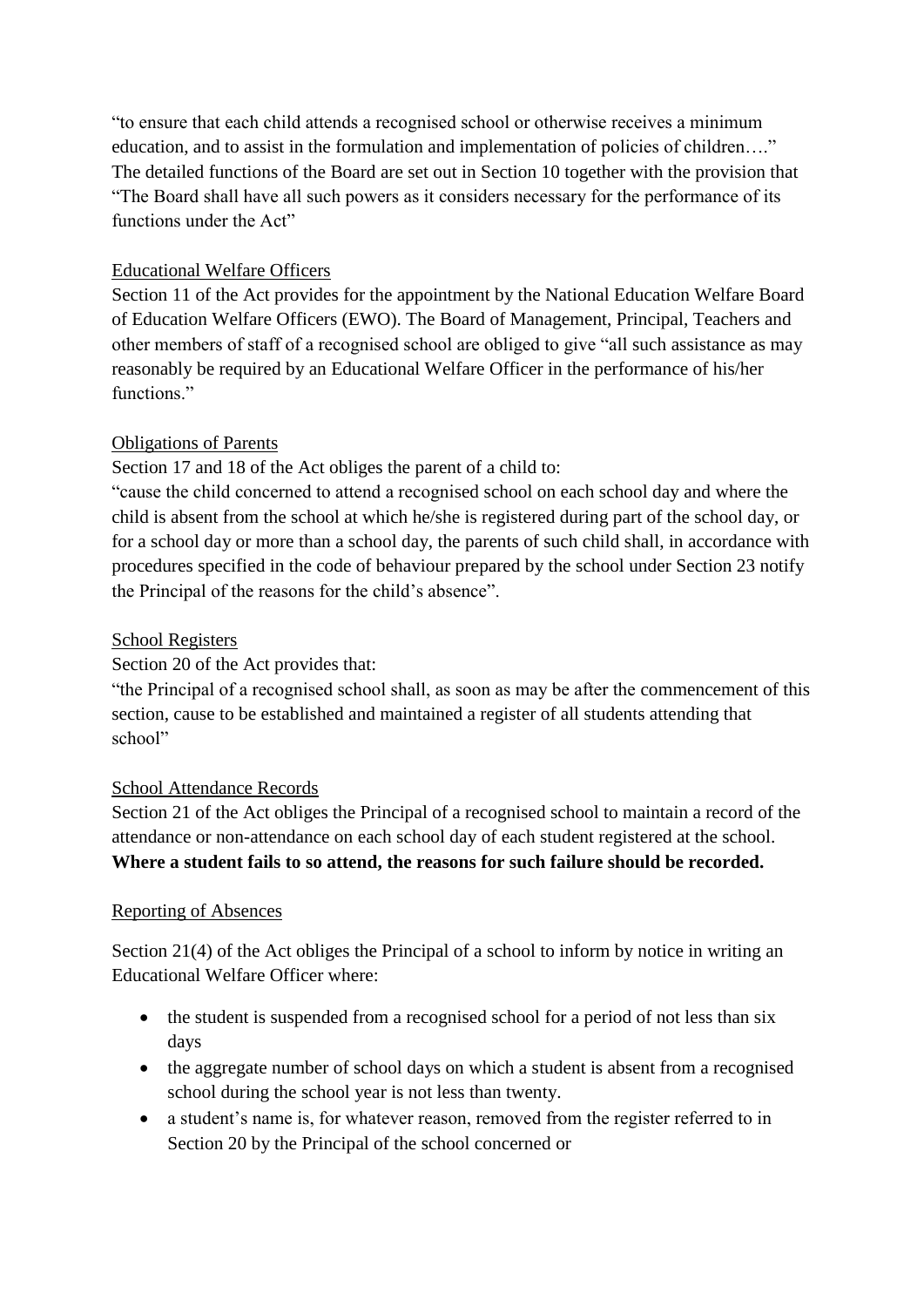• a student is, in the opinion of the Principal of a recognised school at which he/she is registered, not attending school regularly.

#### Annual Report

Section 21 (6) of the Act provides that the Board of Management of a recognised school shall:

"Not later than six weeks after the end of each school year submit a report to

- a) the Educational Welfare Officer who has been assigned functions under this Act in relation to that school"
- b) the Parents Association of the recognised school concerned, established under Section 26 of the Education Act of 1998 (where so established) on the levels of attendance at that school during the immediately preceding school year".

#### Student Absence Reports

Schools are required to submit Student Absence Reports twice each yearly on students with serious attendance issues that have been identified during the current academic year i.e. students falling within the following criteria:

- a student has been absent from school for a cumulative total of twenty days or more
- a student's name is to be removed from the school register for any reason
- a student has been suspended for a cumulative total of six or more days
- a Principal is concerned about a student's attendance
- $\bullet$  the school has expelled a student

#### Annual Attendance Report (AAR)

Each recognised school in the State is obliged to submit a report to TUSLA Child and Family Agency on the levels of attendance at the end of each academic year. Schools are required to provide the following data in the AAR:

- Total number of days lost through absence in the entire school year
- Total number of students who were absent for twenty days or more

## **Goals and objectives of St Tiernan's Community School Attendance Policy**

Through implementation of this policy, St Tiernan's Community School expects to:

- Promote a caring, welcoming environment within the school
- Encourage/Promote full attendance at school
- Raise awareness and highlight the importance of regular attendance to students and parents.
- Maintain an effective and accurate attendance record keeping system for all classes through our e-portal system.
- Identify and support pupils at risk
- Develop and implement support strategies to improve school attendance.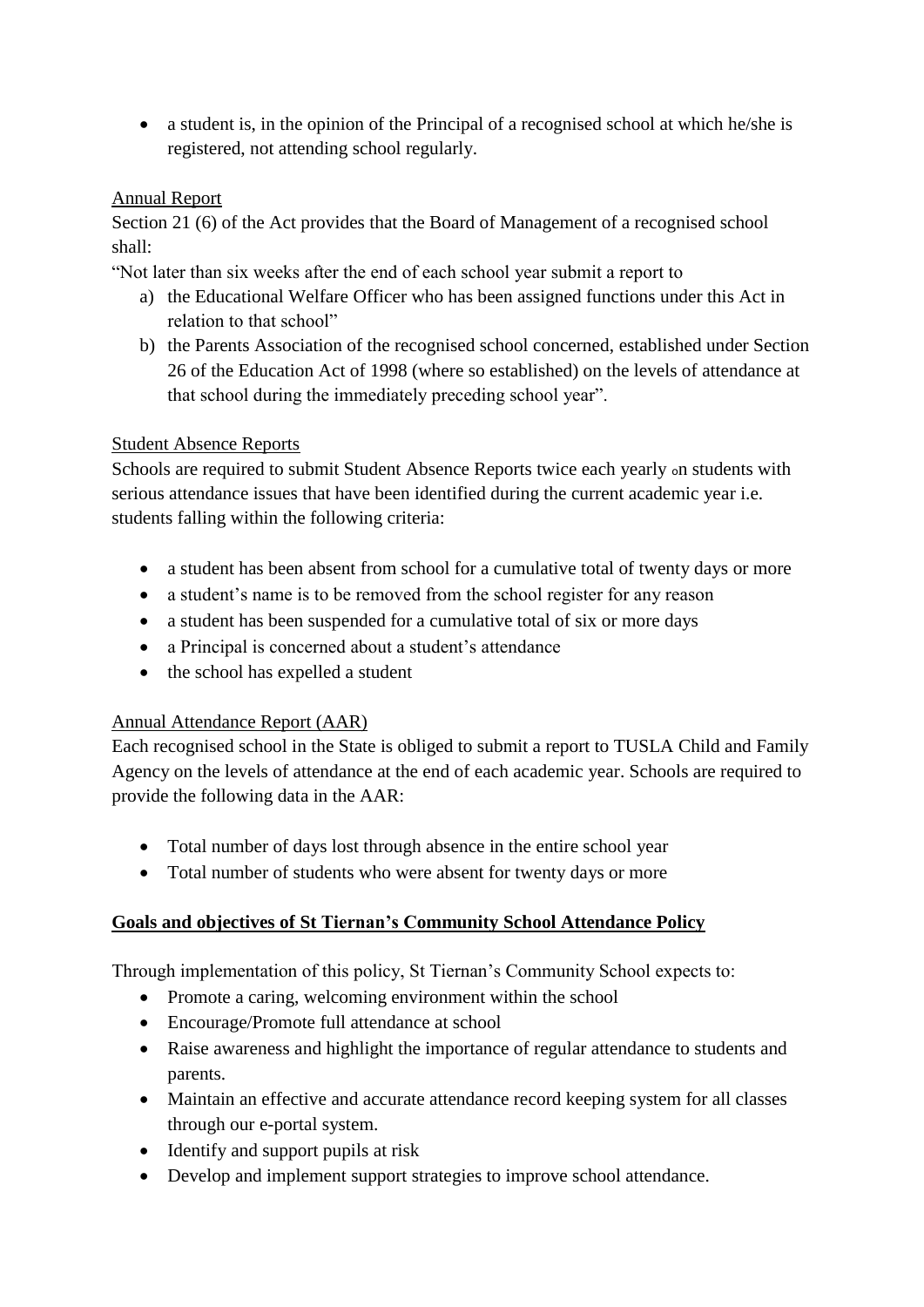Foster an appreciation of learning and full engagement in school life.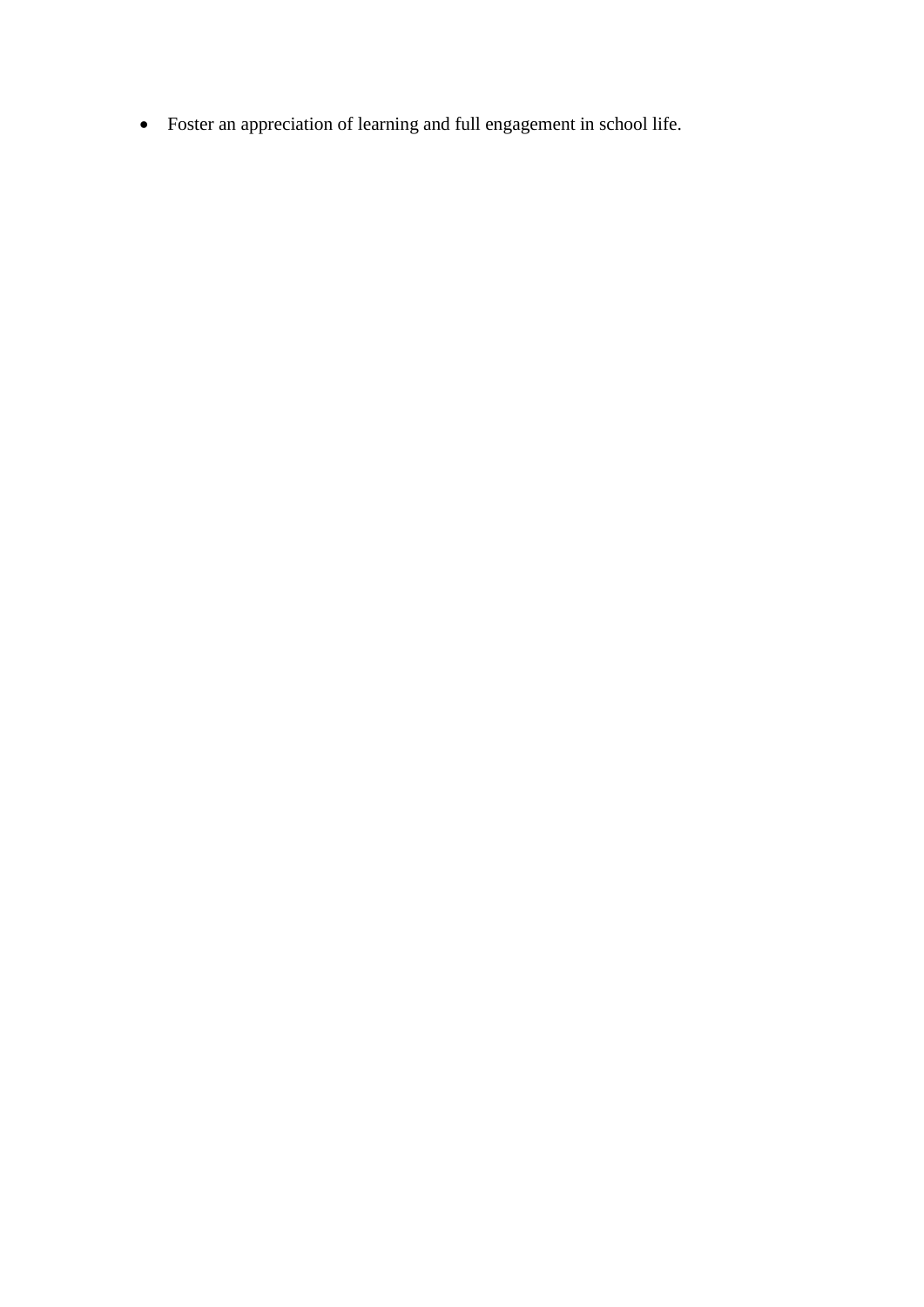### **Policy Content**

#### **The following are the attendance procedures for St Tiernan's Community School:**

- The school day begins at 8.50 am. Students are expected to be in their designated Year areas at this time.
- Students who arrive late to school have their names taken at the door by the Attendance Secretary. Students who arrive after 9.05 am must report to the office and sign in the late book. Failure to do so may result in the student being marked absent for the day.
- When a student is absent, the student must present the explanatory note in the homework journal to their class tutor on the day they return to school.
- **It is school policy that explanations for absence must be given in writing. All notes are kept in student's files in the respective year heads office.**
- A student may not leave school during the school day without permission.
- Any contact with parents/guardians must be made through the year head.

Students will receive sanctions for absence without permission and lateness in accordance with St Tiernan's Community School Code of Behaviour.

A full and detailed account of all procedures relating to attendance is outlined in our ATTENDANCE IMPLEMENTATION PROGRAMME

OUR STRATEGIC ATTENDANCE PLAN further examines, analyses and reviews policy and procedure in relation to attendance. .

## **Related Policies**

St Tiernan's Community School Attendance Policy is drawn up to fully complement and support the following policies:

- 1 Admissions Policy
- 2 Code of Behaviour Policy
- 3 Anti-Bullying Policy
- 4 SEN Policy
- 5 Subject Policies

## **Roles and Responsibilities**

All stakeholders in St Tiernan's Community School have a specific role in the implementation of and adherence to this Attendance Policy. **The Board of Management**, through the Principal and Deputy Principal, have a responsibility to set and oversee the implementation of the Attendance Policy.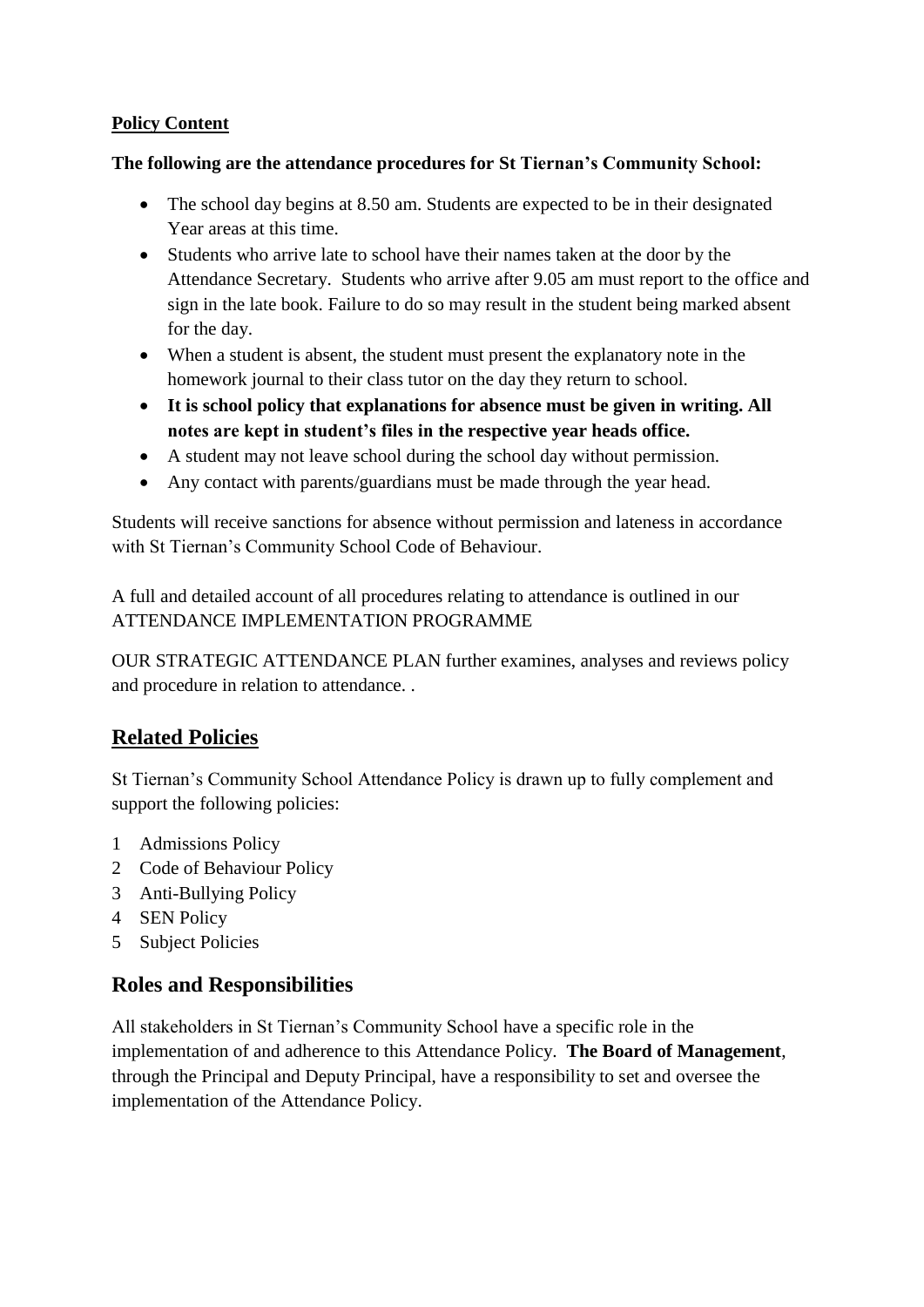# **Principal and Deputy Principal have a responsibility to**

- fulfil the legislative requirements as outlined above
- establish and maintain a register of all students attending St Tiernan's Community School
- support staff in maintaining a daily record of attendance and non-attendance and to record reasons for failure to attend
- take overall responsibility for the implementation of the school's Attendance Policy in line with their responsibilities as outlined in the related policies i.e. Admissions Policy, Code of Behaviour and Anti-Bullying.

# **Year Heads have a responsibility to**

- ensure adherence to the attendance procedures outlined by the students in their Year Group.
- keep accurate records of attendance, as outlined in the Implementation Programme.
- follow procedures for dealing with absenteeism as outlined in the Implementation Programme.
- promote good attendance in their Year Group by using the supports/interventions/incentives as outlined in this Policy.

## **Tutors have a responsibility to**

- work as part of a Year-team to promote good attendance in their tutor group.
- follow procedures for morning registration of pupils as outlined in the Implementation Programme

# **Class Teachers/Subject Teachers have a responsibility to**

- take an attendance record on e-portal for every class taught
- report any discrepancies that occur between their attendance record and morning registration record to Year Head

## **Parents/Guardians have a responsibility to**

- protect their child's right to an education
- send their child to school every day
- explain in writing in Homework Journal reasons for absence for school
- promote and encourage full attendance and engagement in school life

## **Students have a responsibility to**

- attend school every day
- bring in an explanatory note for absence in Homework Journal on day of return to school
- engage fully in their education in St Tiernan's Community School